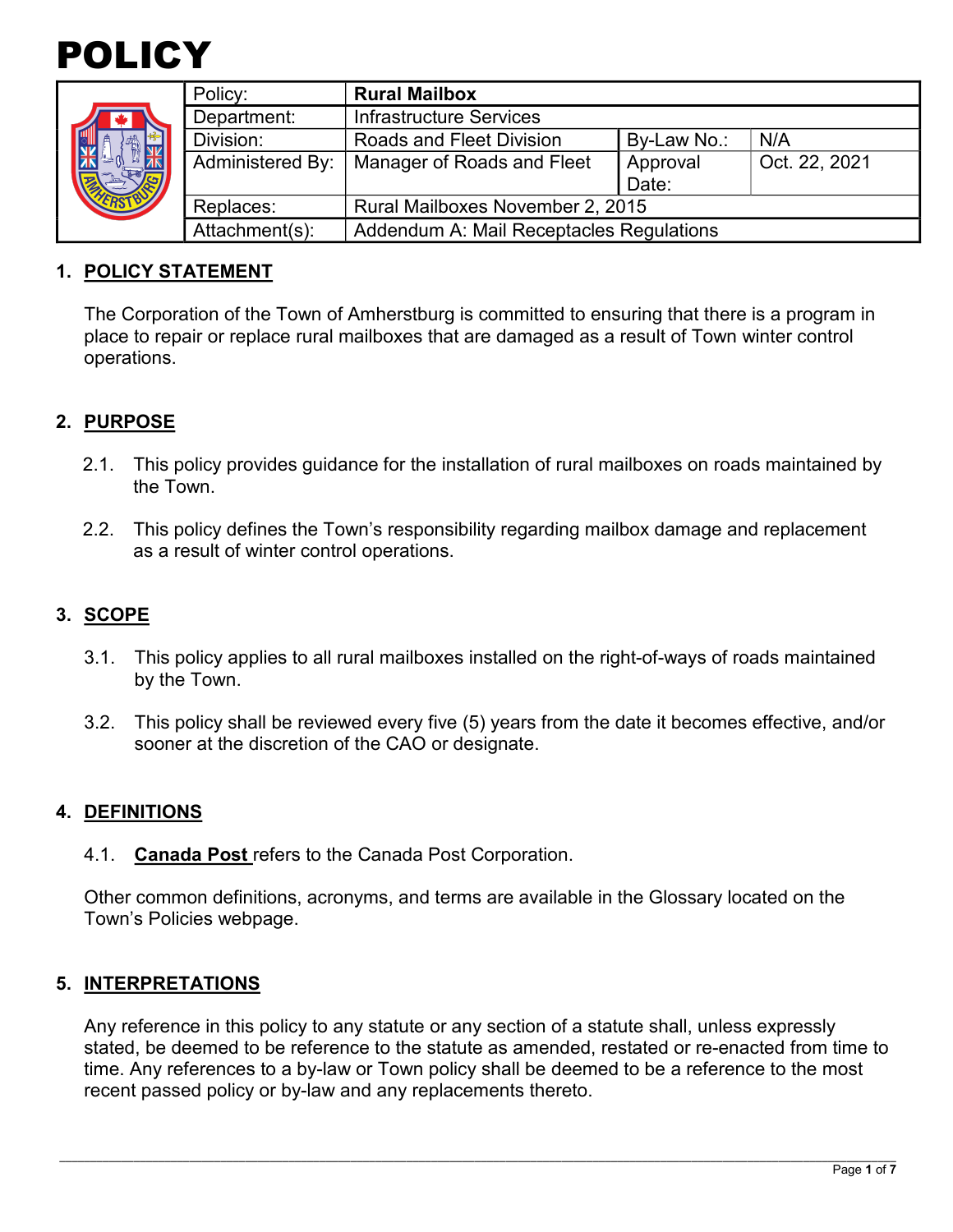# **6. GENERAL CONDITIONS**

#### 6.1. **Mailbox Requirements**

- 6.1.1. All mailboxes shall meet all applicable Canada Post Standards.
- 6.1.2. All new and replacement mailboxes shall be installed in accordance with the specifications prepared by the Canada Post Corporation.

6.1.2.1. Posts shall not consist of material stronger than a 6" (0.15m) diameter cedar post or a 2" (0.05m) diameter standard steel wall pipe.

- 6.1.2.2. The bottom of the mailbox shall be 3'-6" (1.05m) from the ground elevation.
- 6.1.2.3. Installations shall conform to the provisions provided in *Addendum A Mail Receptacles Regulations*.

# 6.2. **Location of Mailbox**

- 6.2.1. The general location of the mailbox will be determined by Canada Post.
- 6.2.2. The face of the mailbox will be in line with the edge of the shoulder as prescribed in Addendum A.
	- 6.2.2.1. The distance from the edge of the shoulder may be alternatively directed by Canada Post.

#### 6.3. **Mailbox Damage and Replacement**

- 6.3.1. The Town will not be responsible for any damage caused by snow plows to mailboxes or support posts which are not consistent with the standards as provided in this policy.
- 6.3.2. If a plow comes into physical contact with a mailbox or post which meets the Town's standards and is damaged by the Town's snow removal operations, the property owner will be given two options for replacement:

\_\_\_\_\_\_\_\_\_\_\_\_\_\_\_\_\_\_\_\_\_\_\_\_\_\_\_\_\_\_\_\_\_\_\_\_\_\_\_\_\_\_\_\_\_\_\_\_\_\_\_\_\_\_\_\_\_\_\_\_\_\_\_\_\_\_\_\_\_\_\_\_\_\_\_\_\_\_\_\_\_\_\_\_\_\_\_\_\_\_\_\_\_\_\_\_\_\_\_\_\_\_\_\_\_\_\_\_\_\_\_\_\_\_\_\_\_\_\_\_\_\_\_\_\_\_\_\_\_\_\_\_\_\_\_

#### 6.3.2.1. **Option 1**

- a. The post and mailbox will be either repaired or replaced by the Town at the discretion of the Director of Engineering and Public Works or their designate.
- b. The replacement mailbox, if required, will be a standard metal rural mailbox with 100mm diameter wooden post as shown in *Addendum A.*
- c. Damaged mailboxes shall be replaced as weather and resources permit.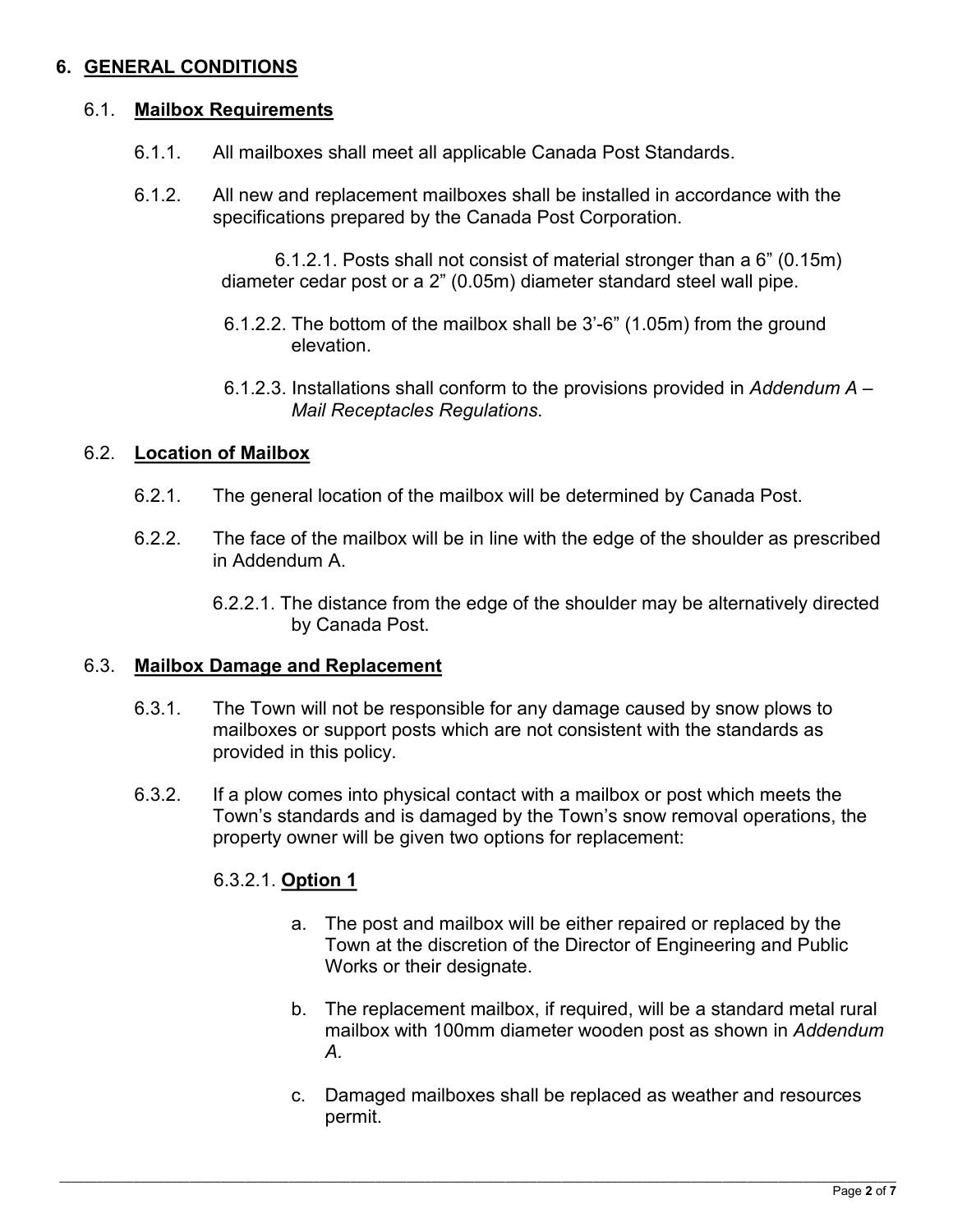- d. The completion of winter control services on the roadway is a priority.
- e. If it is determined that the Town will replace the mailbox, the Town will provide a temporary mailbox for the resident.
- f. Temporary mailboxes will be maintained by the Town until a new mailbox can be installed.

# 6.3.2.2. **Option 2**

- a. The property owner will be provided with a cheque for \$75 based on the cash equivalent of the replacement noted in Option 1 above.
- b. This option is for residents who wish to purchase a different style mailbox and complete the installation themselves.
- 6.3.3. If a mailbox is repeatedly damaged as a result of physical contact, the Town will provide a written recommendation for an alternate installation location. The Town will not be responsible for further damage should the landowner fail to relocate the mailbox as recommended.
- 6.3.4. The Town will not be responsible for any minor damage caused by snow or slush coming into contact with a mailbox or post during snow removal operations.

# **7. RESPONSIBILITIES**

- 7.1. **Council** has the authority and responsibility to: 7.1.1. Adopt the *Rural Mailbox Policy*
- 7.2. **The CAO** has the authority and responsibility to: 7.2.1. Ensure compliance with the *Rural Mailbox Policy*.
- 7.3. **The Director of Infrastructure Services** has the authority and responsibility to: 7.3.1. Review reports of rural mailbox damage and determine if the situation merits the replacement or repair of the mailbox.
- 7.4. **The Manager of Roads and Fleet** has the authority and responsibility to: 7.4.1. Ensure the repair or replacement of rural mailboxes in accordance with the *Rural Mailbox Policy*.
- 7.5. **Staff** have the responsibility to: 7.5.1. Comply with the *Rural Mailbox Policy.*

# **8. REFERENCES AND RELATED DOCUMENTS**

- *8.1. Department of Justice: Justice Laws Mail Receptacle Regulations SOR/83-743*
- *8.2. Canada Post Rural Mailbox Guidelines*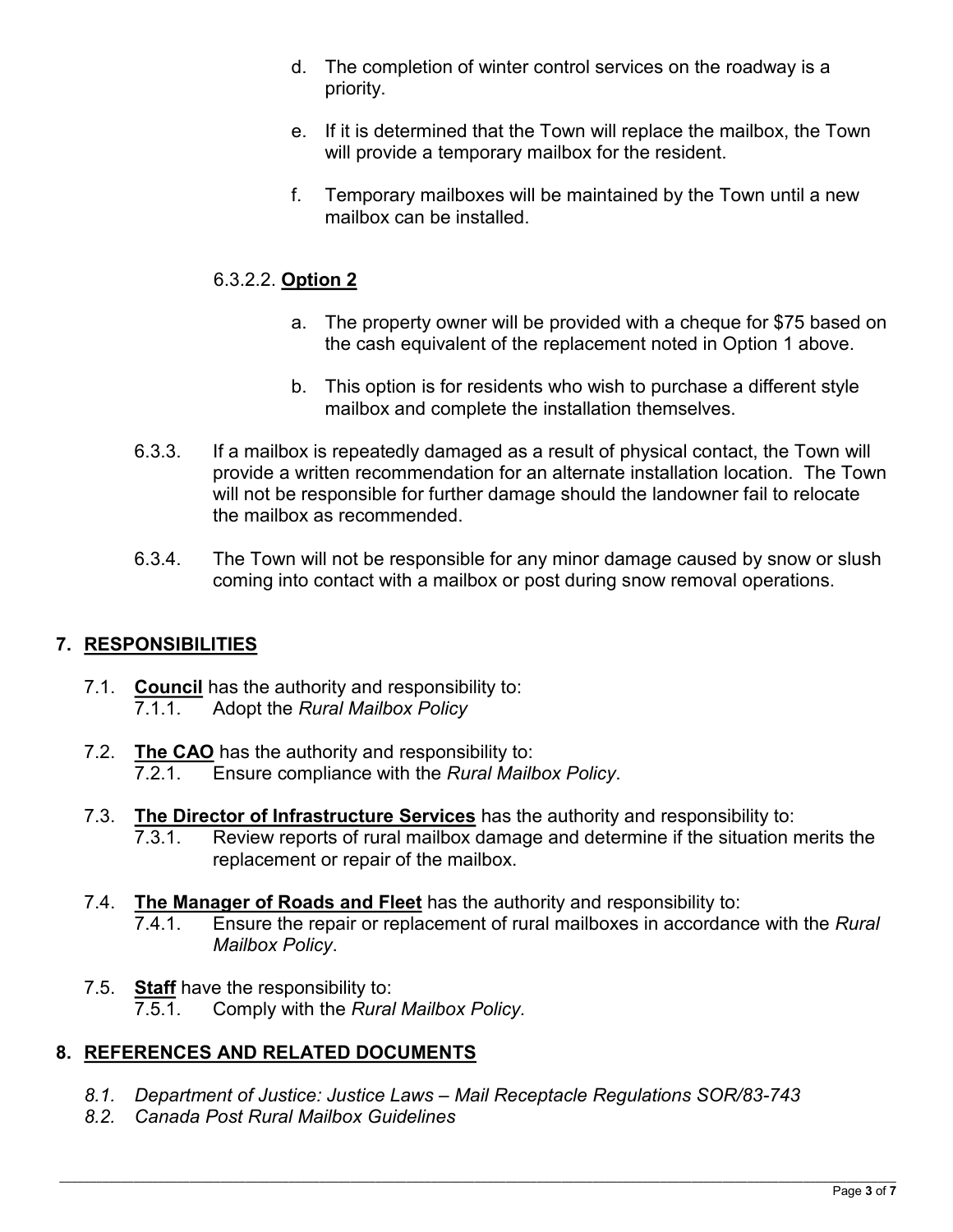### **ADDENDUM A – MAIL RECEPTACLES REGULATIONS**

Mail Receptacles Regulationshttps://laws-lois.justice.gc.ca/eng/regulations/SOR-83-743/FullText.html



# **Department of Justice Canada**

#### **Mail Receptacles Regulations (SOR/83-743)**

Regulations are current to 2021-03-10 and last amended on 2014-11-07. Previous Versions

**12** Where mail delivery service is provided in any area and

**(a)** any householder or the owner of any apartment building or business premises fails to provide for the reception of mail in accordance with these Regulations, or

**(b)** the mail receiving facility or the means of access to it at any private house, apartment building or business premises in that area becomes unsuitable or unsafe for the reception of mail,

the Corporation shall send a notice to the householder or the owner of and each tenant in the apartment building or business premises stating that if provision is not made for the reception of mail in accordance with these Regulations, mail shall not be delivered to that address but shall be left with the local postmaster to be collected by the addressee thereof.

```
SOR/86-105, s. 3(F) SOR/2000-199, s. 14(F)
```
**13 (1)** Subject to subsection (2), where any householder or the owner of any apartment building or business premises does not make provision for the reception of mail in accordance with these Regulations within the period specified in the notice, mail shall not be delivered to that address but shall be left with the local postmaster to be collected by the addressee thereof.

**(2)** In the circumstances referred to in paragraph 12(b) mail delivery service may be continued to the address to which the notice referred to in that section is sent until the termination of the period specified in the notice for rectification of the unsuitable or unsafe mail receiving facility or means of access to it.

**14** In the case of an office complex that contains a mail box assembly and a mail room, where items of mail that are too large to be delivered through a mail box in a mail box assembly or the delivery of which requires that the addressee or the recognized representative of an addressee be contacted personally by the post office representative, those items shall be delivered

**(a)** through a dutch door from the mail room; or

**(b)** in such other manner as may be authorized by the local postmaster.

\_\_\_\_\_\_\_\_\_\_\_\_\_\_\_\_\_\_\_\_\_\_\_\_\_\_\_\_\_\_\_\_\_\_\_\_\_\_\_\_\_\_\_\_\_\_\_\_\_\_\_\_\_\_\_\_\_\_\_\_\_\_\_\_\_\_\_\_\_\_\_\_\_\_\_\_\_\_\_\_\_\_\_\_\_\_\_\_\_\_\_\_\_\_\_\_\_\_\_\_\_\_\_\_\_\_\_\_\_\_\_\_\_\_\_\_\_\_\_\_\_\_\_\_\_\_\_\_\_\_\_\_\_\_\_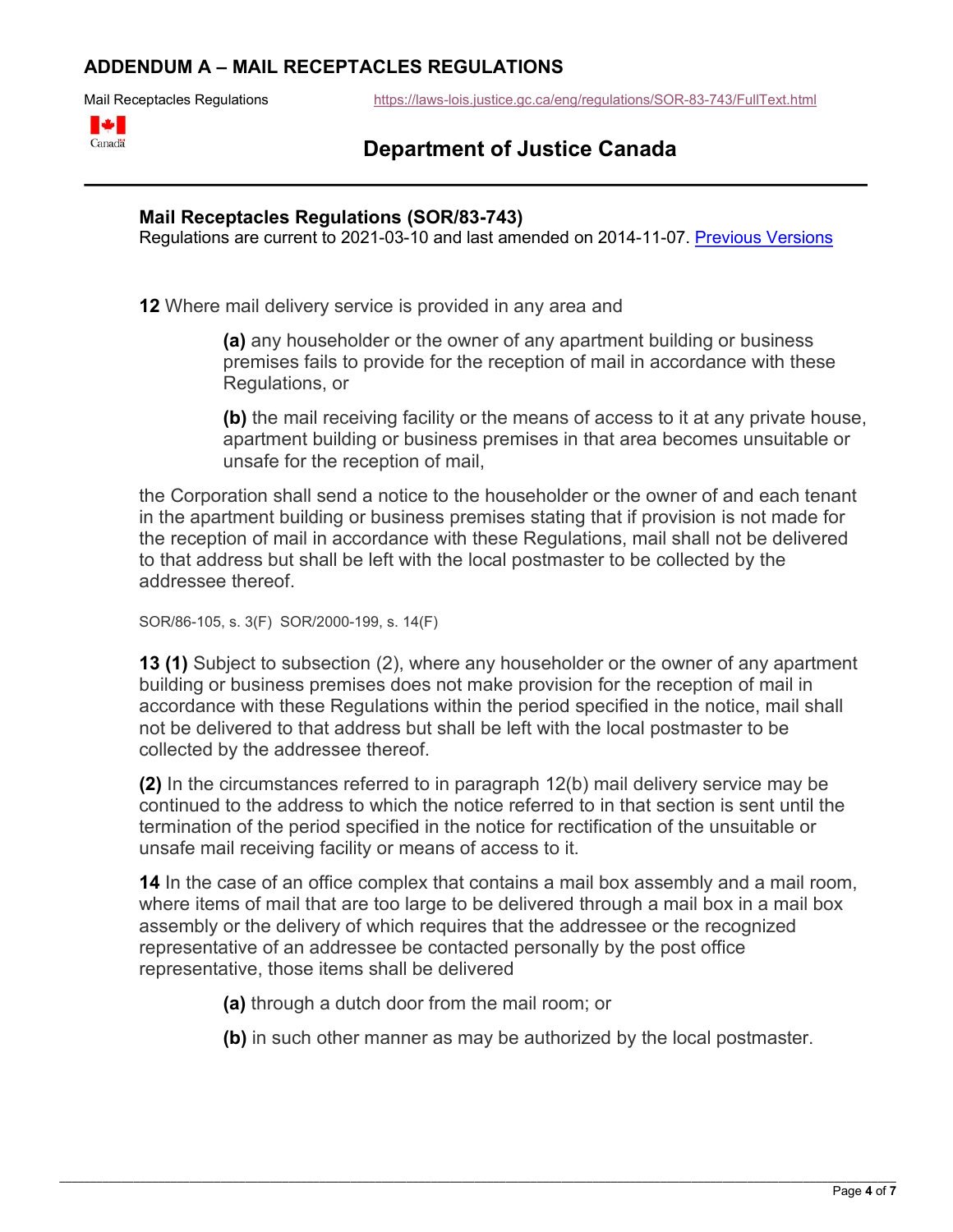### **PART IV Rural Mail Boxes**

**15** Mail may be delivered by means of deposit in rural mail boxes and mailable matter may be collected from rural mail boxes where the rural mail box is

**(a)** constructed in accordance with the specifications set out in Schedule VI;

**(b)** placed outdoors at a location on a rural mail route approved by the local postmaster; and

**(c)** located, erected and identified as required by section 16.

**16** A rural mail box shall be

**(a)** located along the right hand side of the road according to the courier's line of travel in a position where the courier can reach and service it from his vehicle without impeding pedestrian or vehicular traffic;

**(b)** erected so that

**(i)** the box is securely attached to a fixed post or cantilever arm,

**(ii)** the bottom of the box is approximately 100 cm above the roadway,

**(iii)** the box does not obstruct or obscure other boxes located nearby, and

**(iv)** the box allows the ready delivery or collection of mail; and

**(c)** identified by having the following information printed in permanent lettering not less than 2.5 cm high on the side of the box or on a plate securely attached to the box and placed so as to be visible to the courier as they approach the box while driving on the right-hand side of the road according to their line of travel:

> **(i)** if civic addressing has been implemented in the municipality and the relevant post office, the civic address or the civic address and the boxholder's name, and

> **(ii)** if civic addressing has not been implemented in the municipality, the boxholder's name or a specific Canada Post designator in lieu of the boxholder's name, as arranged with the local postmaster.

SOR/2010-288, s. 1 Previous Version

Date Modified: 2021-03-18 Retrieved from Mail Receptacles Regulations (justice.gc.ca) March 29, 2021.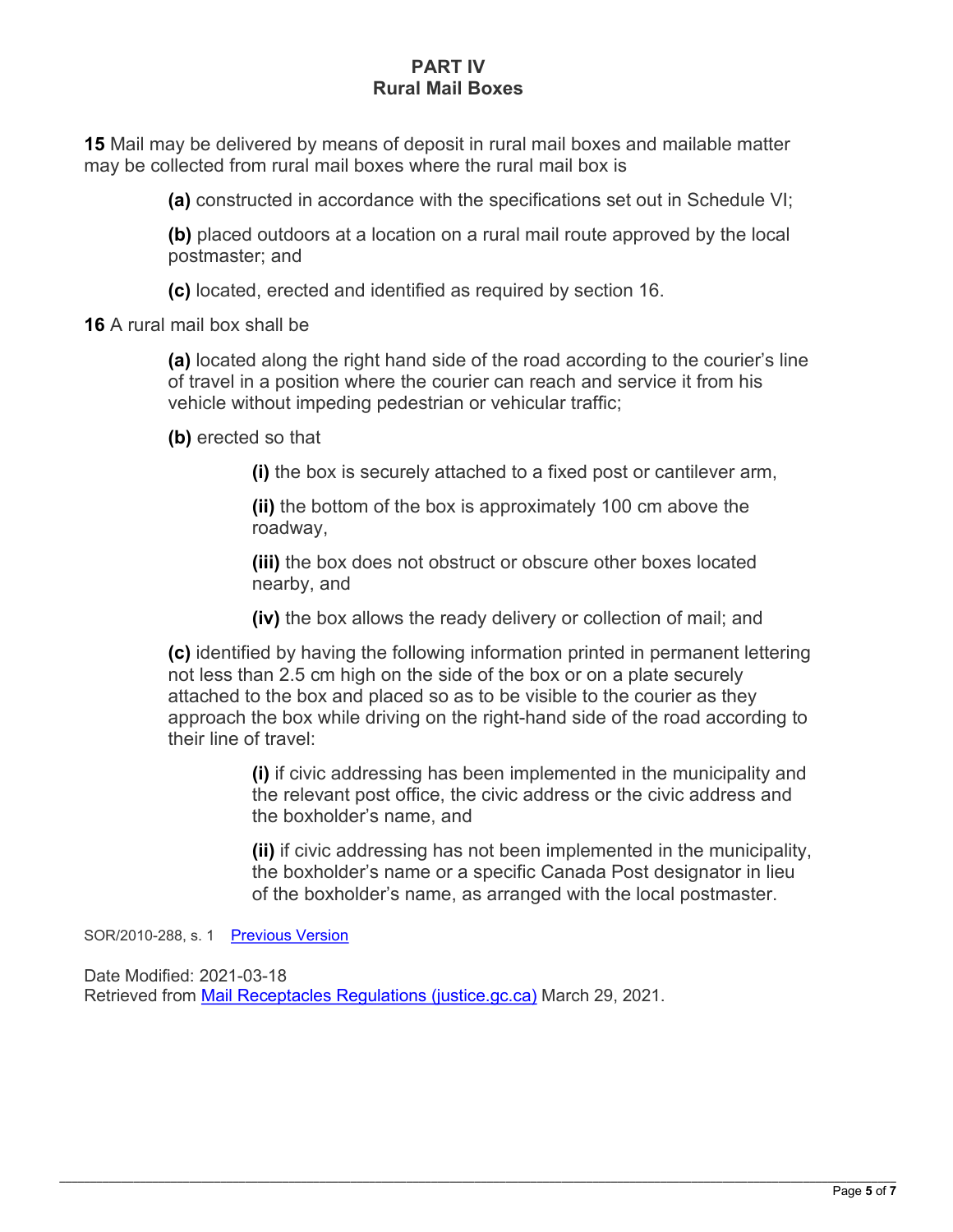#### **SCHEDULE VI (s. 15) Specifications for Rural Mail Boxes**

#### **Design**

**1.** Every rural mail box shall be designed in such a manner that the name plate or the space reserved for the name of the boxholder is not obscured by the signal device.

#### **Materials**

- **2.** The material used for a rural mail box shall
	- **(a)** be sufficiently sturdy to bear the weight of the box and contents without distortion; and
	- **(b)** be sufficiently weatherproof to enable it to withstand the climate in which it is used.

#### **Box Dimensions**

- **3.** The minimum interior dimensions of a rural mail box shall be
	- **(a)** 45 cm in length by 17.5 cm in width by 17.5 cm in height, in the case of a rectangular box; and
	- **(b)** 45 cm in length by 25 cm in diameter, in the case of a cylindrical box.

#### **Box Opening**

- **4.** Every rural mail box shall be equipped with a door that
	- **(a)** is located in the front of the box;
	- **(b)** cannot be secured with a lock;
	- **(c)** has a minimum effective opening of
		- **(i)** 17.5 cm in width and 17.5 cm in height, if the opening is rectangular, or
		- **(ii)** 25 cm in diameter, if the opening is round;

**(d)** is capable of remaining in the open position while mail is being deposited or withdrawn and shall be a tight fit and self-sealing when closed;

- **(e)** has a handle, lip, flange or other similar aid for opening it; and
- **(f)** is constructed of a material sturdy enough to withstand normal every day handling.

#### **Signal Device**

**5. (1)** Every rural mail box shall be equipped with a signal device that may be rendered visible above the box and that, when it is so visible, will indicate from a distance, either to the courier or the householder, that mail has been delivered or deposited in the box for pickup.

- **(2)** The signal device referred to in subsection (1) shall be
	- **(a)** located on the right hand side when facing the box from the front; and
	- **(b)** affixed so that it does not impede vehicular or pedestrian traffic.
- **(3)** The actuating mechanism of the signal device shall not in any way interfere with the interior of the box.

#### **Mounting**

**6.** The mounting hardware for a rural mail box shall be such as to be flush with the bottom of the interior of the box.

SOR/98-558, s. 7(F) SOR/2000-199, s. 15(F)

Date Modified: 2021-03-18 Retrieved from Mail Receptacles Regulations (justice.gc.ca) March 29, 2021.